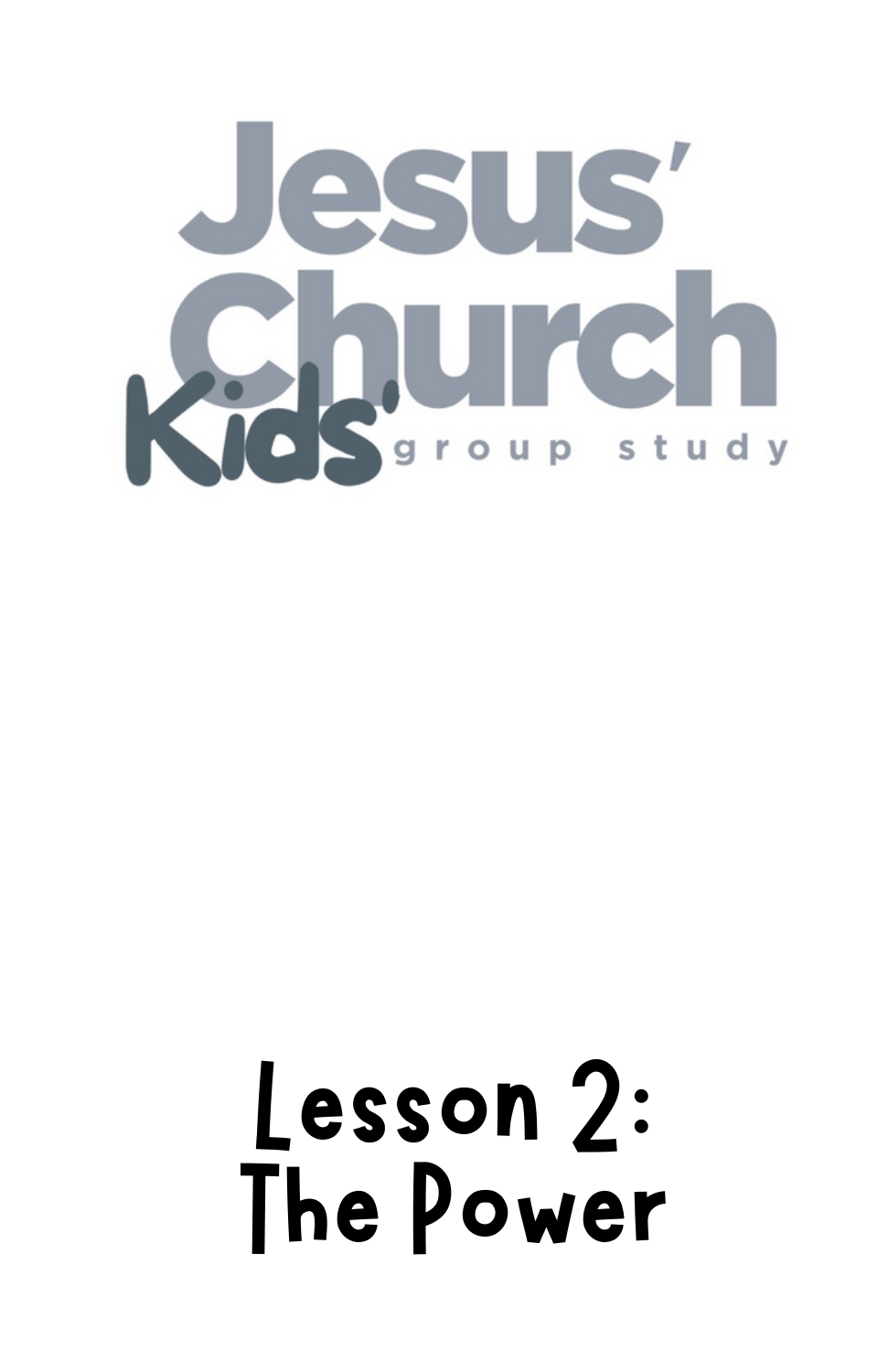date

Note to Families and Teachers:

Read through the book completely to enjoy the rhyme and get an understanding of the overall concepts. Then go back as time allows to revisit the concepts on each page. Choose which questions are most appropriate for the age children with whom you are reading.

Use this QR code to access supplemental content, like video and songs.



© copyright 2022, TheRock(Anaheim Foursquare Church)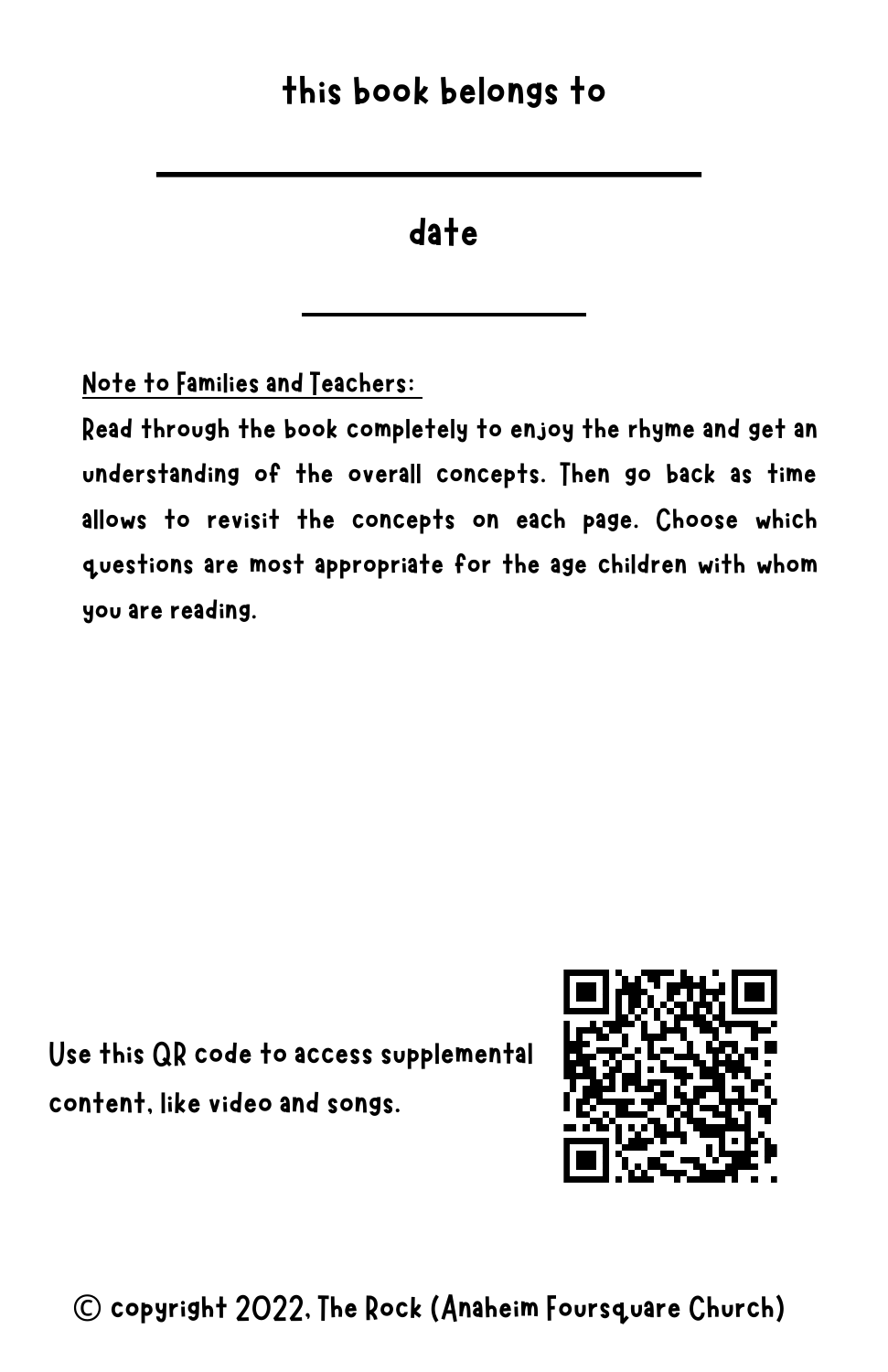## "I will build My Church!"

said Jesus Christ, the Son of the Living God. **Matthew 16:18–20**

Mychurch will bestrongand capable,

and with the power of my Spirit––unstoppable! **Matthew 16:18**

But without My Spirit, theycan't do much

### to restore someone sick, with My healing touch. **Mark 16:18b**

Basic questions:

Do you remember how people get in to the Church Jesus is building? Where do the people in Jesus' Church get their power?

Advanced questions: Why can't Jesus' Church be stopped? Who would want to stop it?

Resource: Video - We are the Church (access using QR code at front of book)

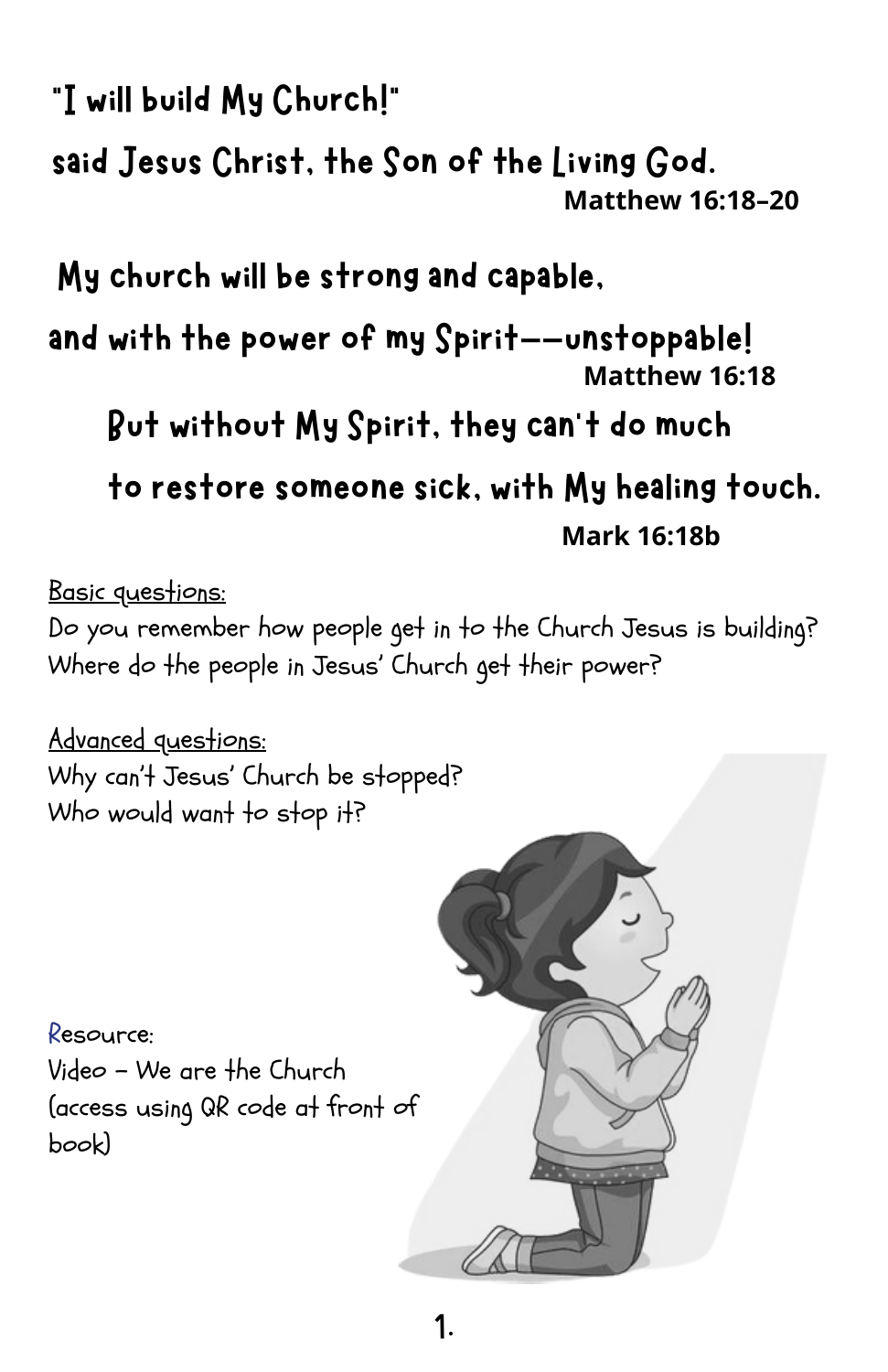Though I am God, I became a Man, too!

I gave up my power to become just like you. **Phiippians 2:5–8**

But onething was different, Ihad no sin.

I was righteous and pure, as I'd always been. **1 Peter 2:22**

And once I was baptized in water and prayed,

the Holy Spirit'spowercameupon Meand stayed. **Matthew 3:1–17**

Now full of the Spirit, I began min - is - try,

to heal and restore, and to set people free. **Luke 4:18–19**

2.

Basic questions: Did Jesus do miracles when He was a little boy? How was Jesus different from the rest of humans? When did Jesus get His power?

Advanced questions: Read Matthew 3:1–16 Believers are baptized in water to show that we repent of our sins and have new life in Jesus. Why was Jesus baptized in water? What does that teach us for our lives?

Resource: Video: The Story of Jesus' Baptism (access using QR code at front of book)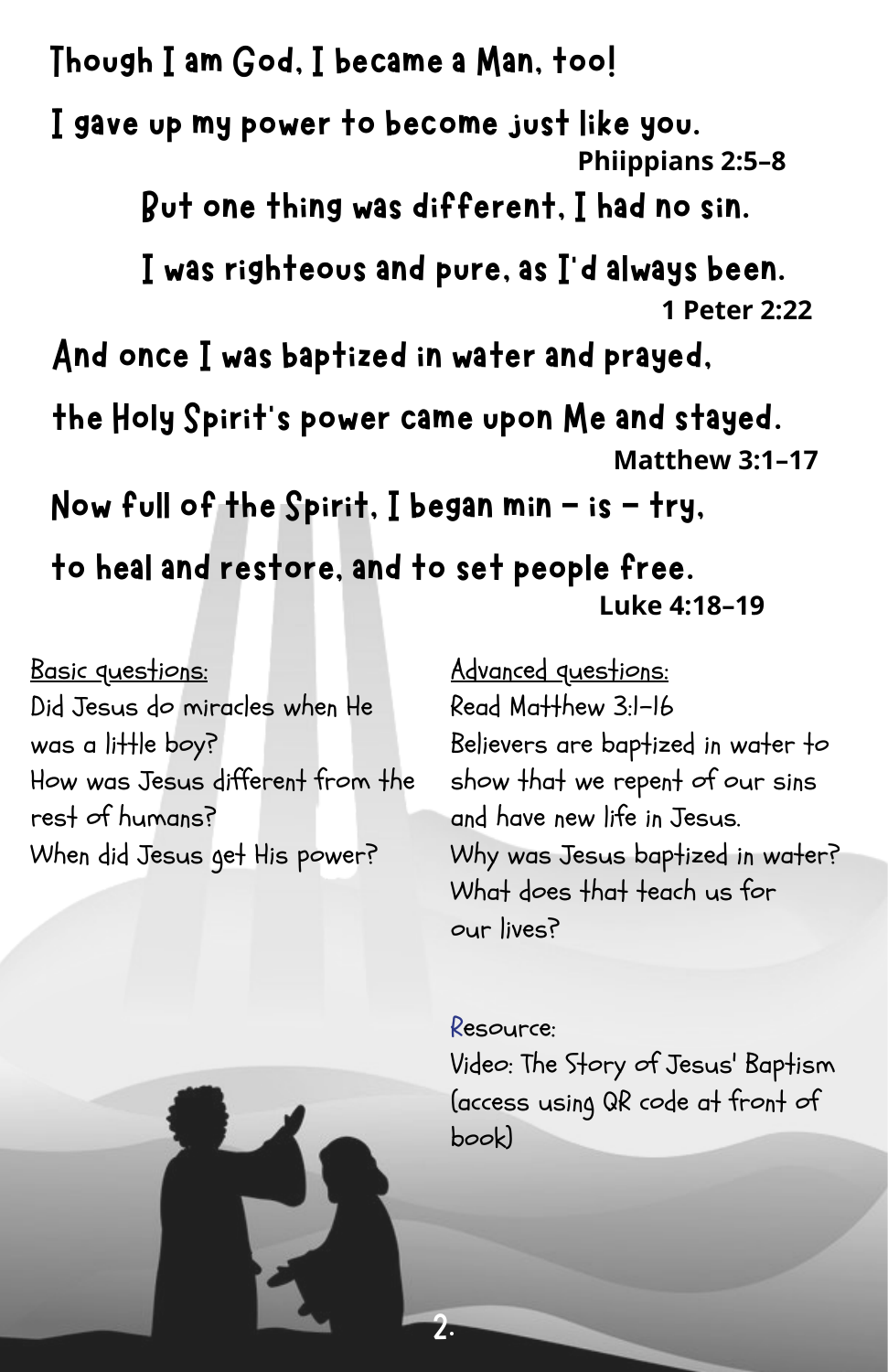And once I had died on the cross for their sin,

My Church could repent, and be cleansed within.

**Acts 2:38**

Before going to heaven, I told them to wait

I said, for a promise of God, that would make Mychurchgreat. **Acts 1:4–7**

"You'll receive power when My Spirit's on you."

So they waited and prayed, 'causetheyknew it was true. **Acts 1:8**

When My Spirit filled them, they all spoke in tongues;

many new languages came out of their lungs.

**Acts 2:1–6**



Basic questions:

What did Jesus tell His disciples to wait for?

As they waited, what else did they do? Resource:

Song - Acts 1:8 (access using QR code at front of book)

Advanced questions: Read Acts 2:1–8\* Why did Jesus give them power?

\*A witness is someone who tells what they see and know.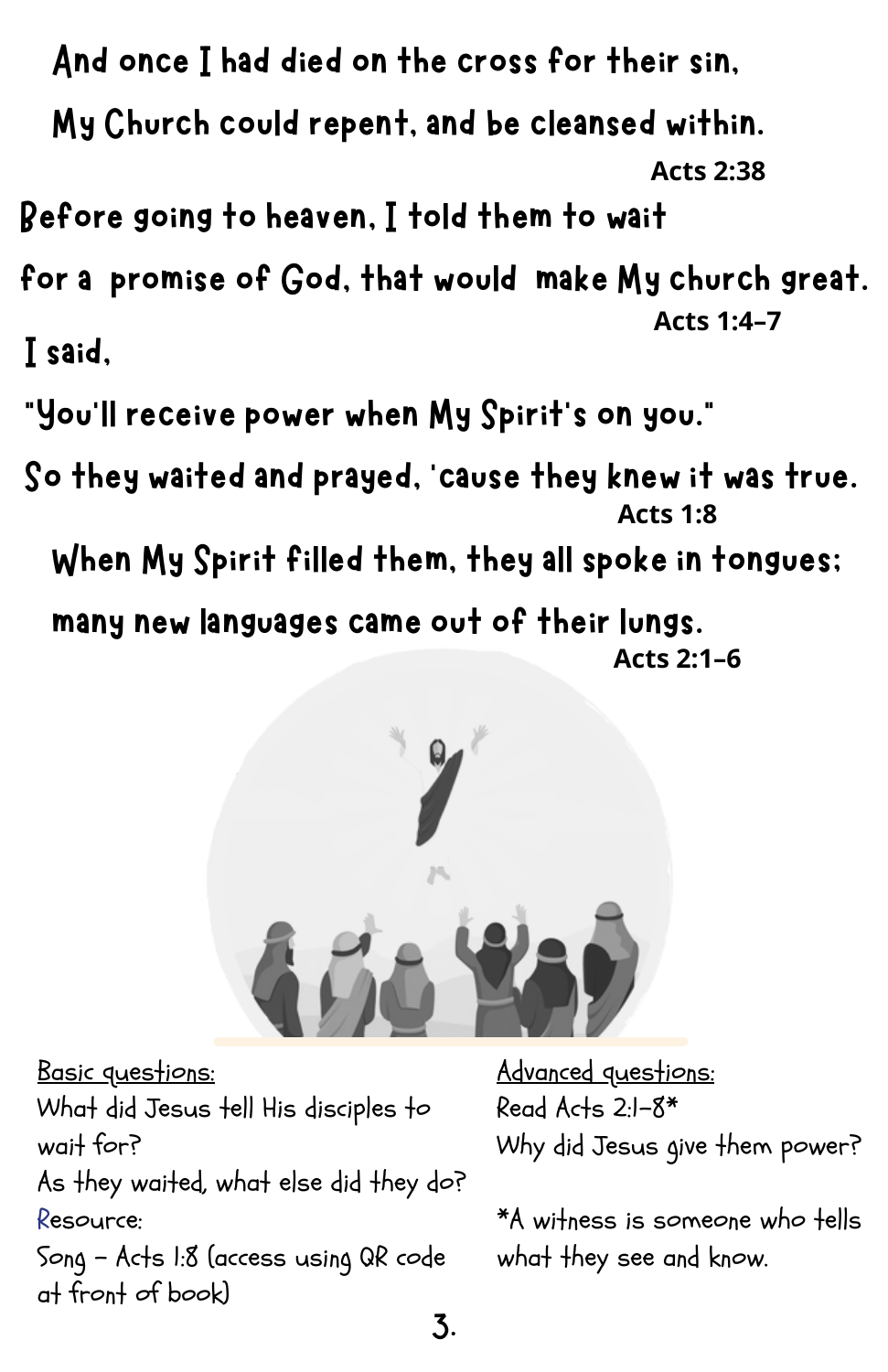A big crowd of people were asking, concerned: "How can they speak languages they never learned?"

But Peter stood upand said "Listento me! The great prophet Joel, he said it would be."

"When God pours out His Spirit on people like streams they'll prophesy and some will have visions and dreams," **Acts 2:16-18**

"and if you will repent and believe Jesus too,

**Acts 2:38** the Holy Spirit'spower willcomeuponyou."

"For the promise is for you, and your children and all, and every last person our Lord God will call."



Basic questions: What did Peter tell the people they needed to do? What gift can all people receive after repenting of their sins and believing in Jesus Christ as their savior?

Advanced question: (Read Acts 2:16–18) Where do you see yourself in these verses? What about family members? Resource: Video - Peter Preaches (access using QR code at front of book)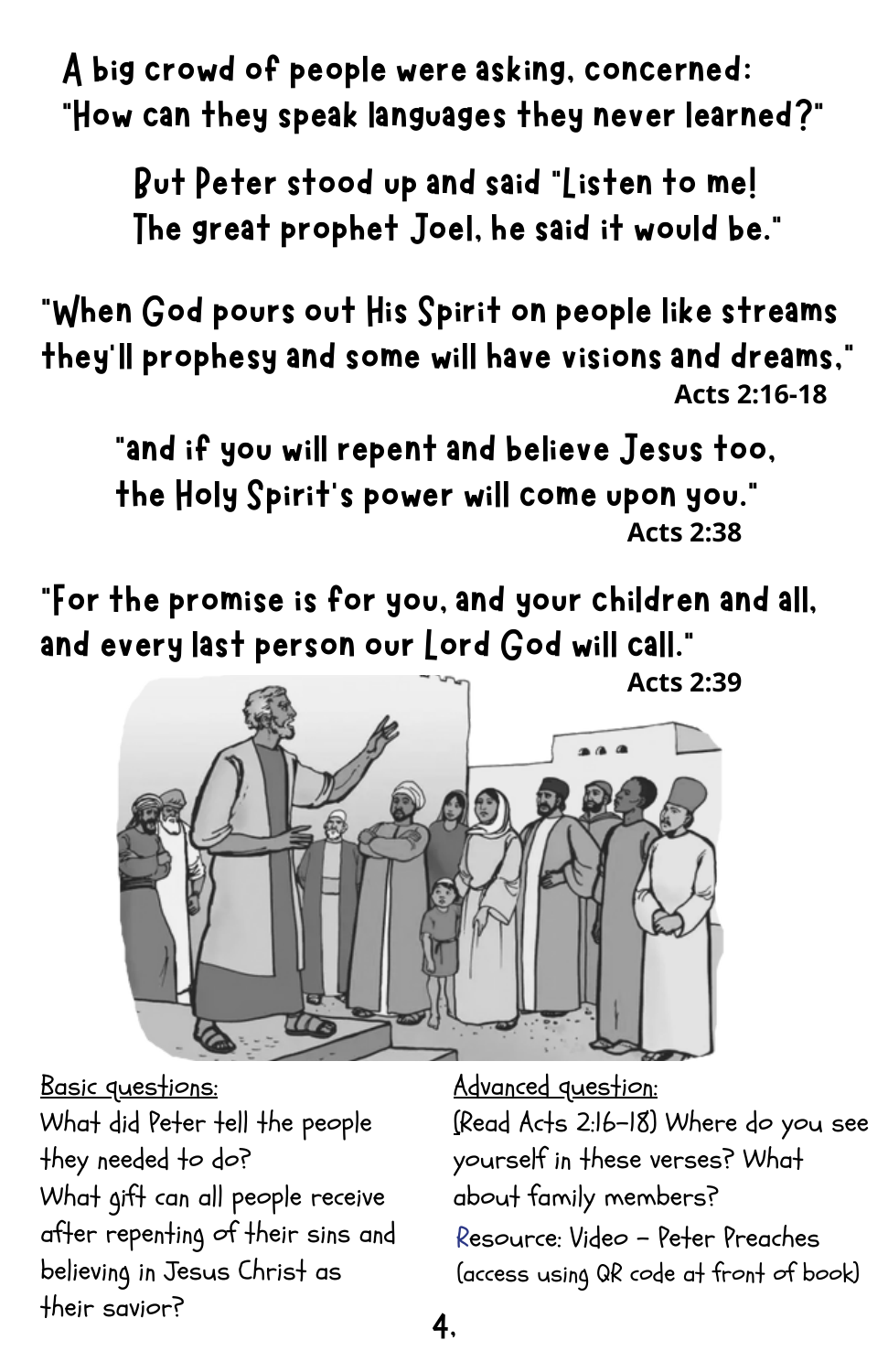Three thousand believed, and were baptized that day, And joining Mychurch, theylearned to obey **Acts 2:41**

Now filled with My Spirit, My Churchhas the means to help mommies and daddies and children and teens.

**Mark 16:20** If My people will boldly teach others My Word, miracles will prove what the people have heard.



When you pray in tongues, you will build yourself strong, to be faithful to God, and help others along.

### And when you prophesy, you'll show others the way, with words from the Spirit that God wants to say. **I Corinthians 14:3–4**

<u>Basic questions:</u> How do miracles help people to believe the preaching of God's Word? When believers pray in tongues, who does it build up?

What is prophecy? How does prophecy build Jesus' Church?

Resource: Song - House of Miracles (access using QR code at front of book)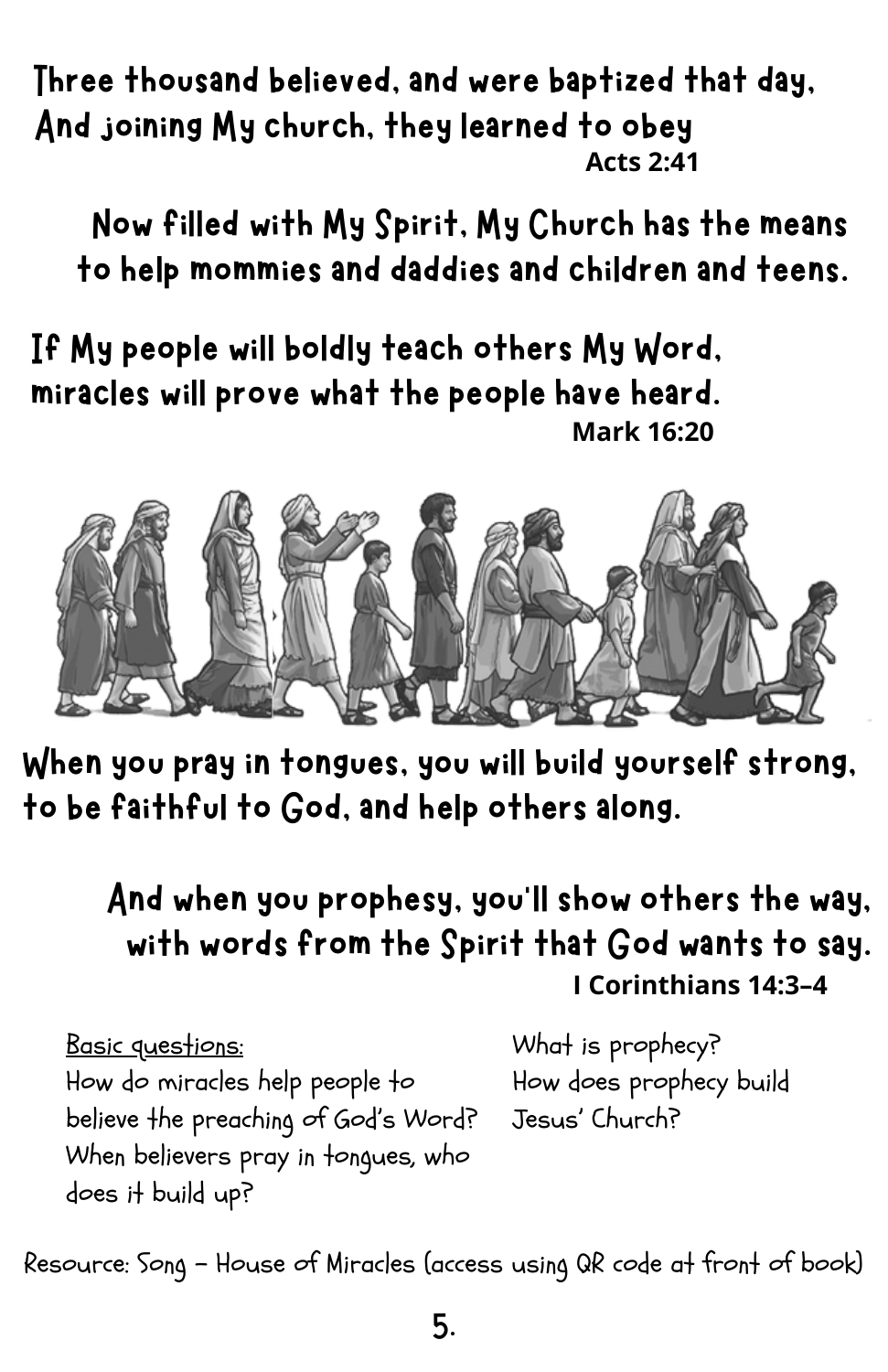So if you want this promise from God up above, to befilled with His Spirit, and power, and love,

# then repent and be baptized in water and say, "

Lord, pour out Your Spirit upon me today."



<u>Basic question:</u>

What do we need to do if we want God to fill us with His Holy Spirit? Read Luke 11:11–13

We are going to pray and ask God to fill us with His Holy Spirit, even if we have been filled before.

Let's expect to be filled with the Holy Spirit and to see the evidence of His power in our lives.

#### Resource:

Video - Empowered by the Holy Spirit (access using the QR code in the front of the book)

6.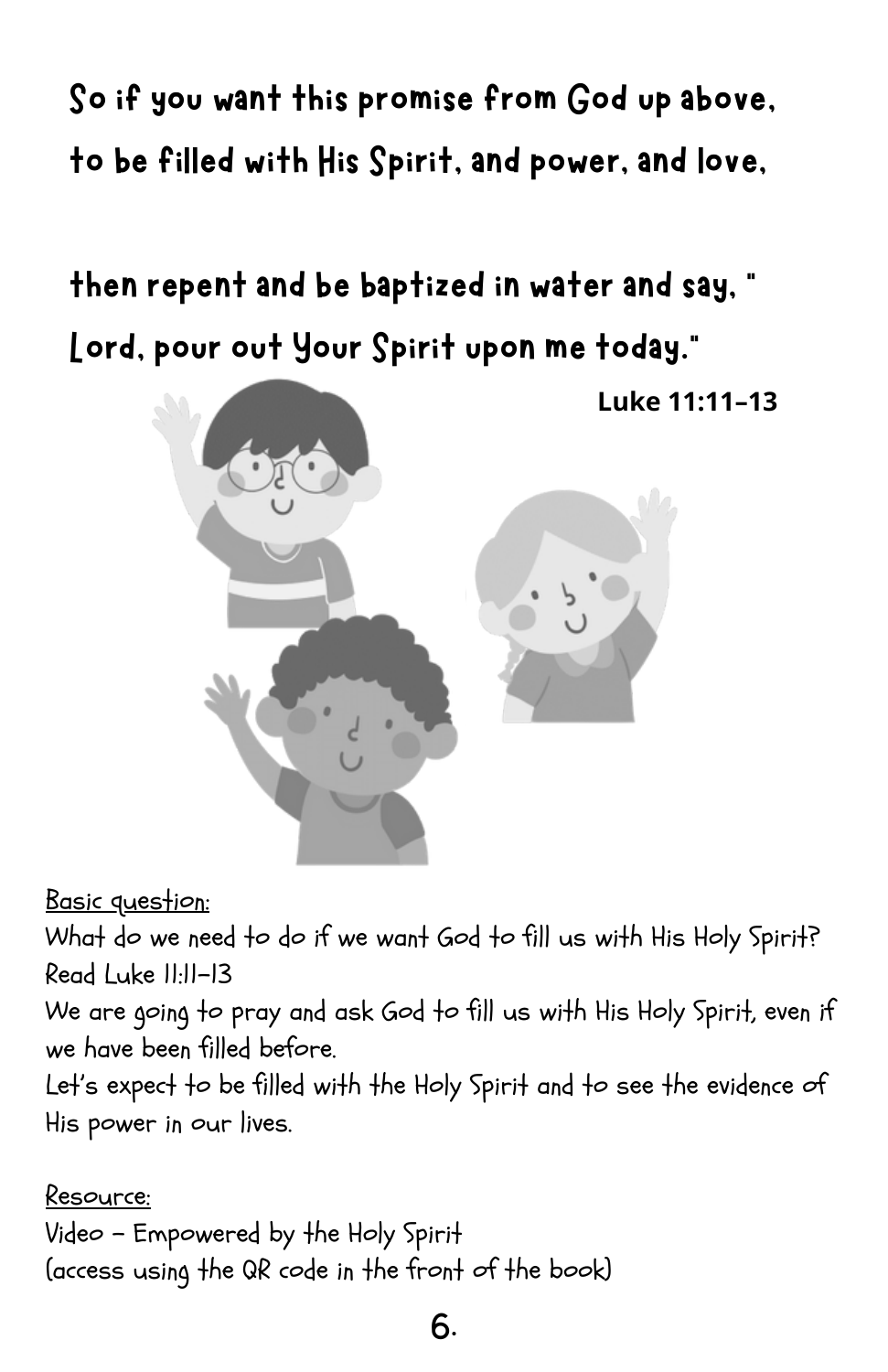# Week Two

#### **Day 1 | My daily scripture and prayer**

Read: Acts 4:5–20 Write: What effect did being filled with the Holy Spirit have on Peter and John?

Pray: Submit yourself to God today as a member of Jesus' Church, and ask Him to use you to minister to people.

#### **Day 2 | My daily scripture and prayer**

Read: Acts 4:23–31 Write: What benefit did these believers receive from being filled with the Spirit again in this prayer meeting?

Pray: Submit yourself to God today as a member of Jesus' Church, and ask Him to use you to minister to people.

#### **Day 3 | My daily scripture and prayer**

Read: Acts 8:26–40 Write: In what ways did the Holy Spirit's power help Philip reach people with the gospel of Jesus Christ?

Pray: Submit yourself to God today as a member of Jesus' Church, and ask Him to use you to minister to people.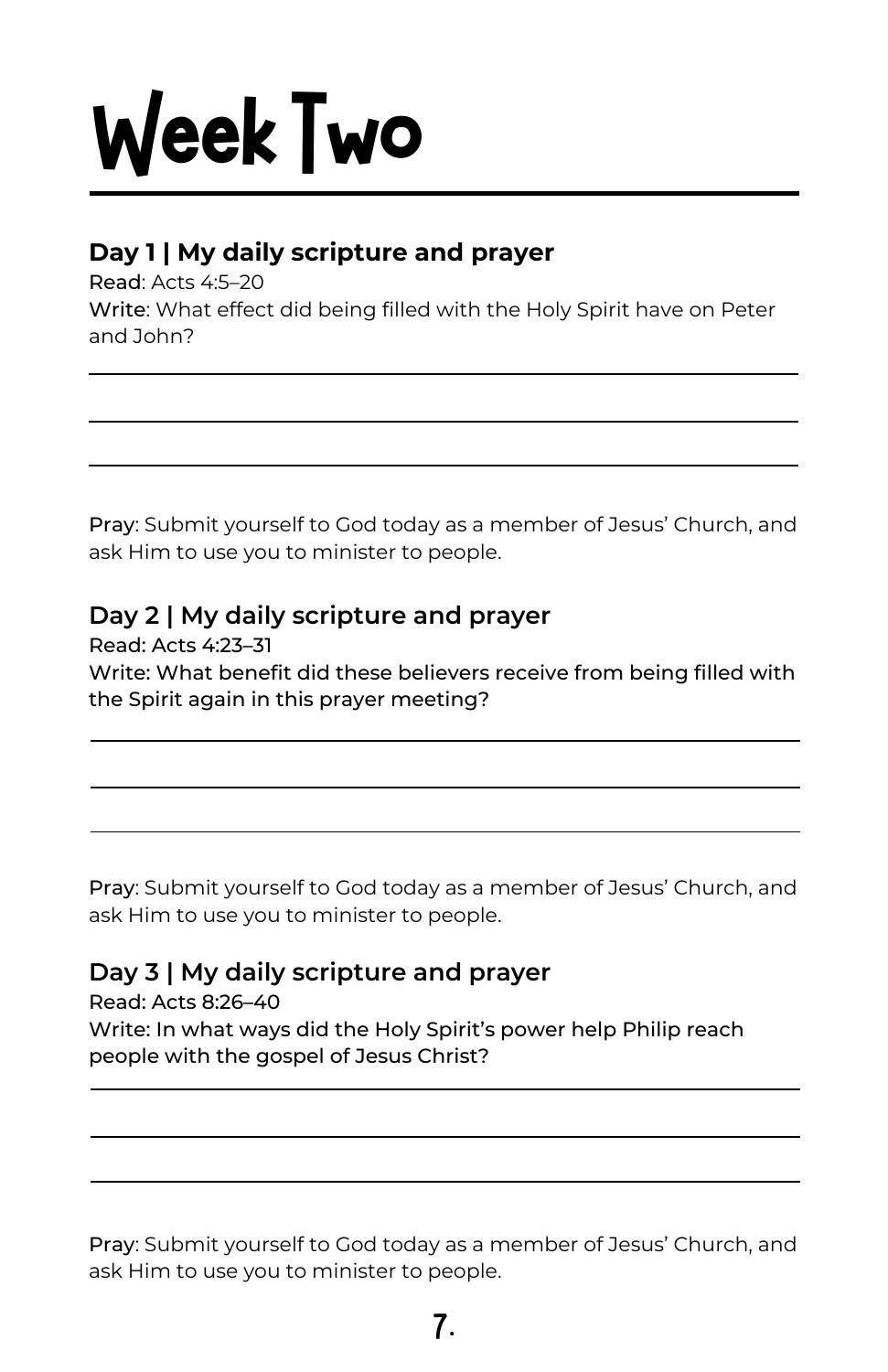#### **Day 4 | My daily scripture and prayer**

#### Read: Mark 16:15–20

Write: How does the power of the Holy Spirit help each of us reach the world with the good news of Jesus?

Pray: Submit yourself to God today as a member of Jesus' Church, and ask Him to use you to minister to people.

#### **Day 5 | My daily scripture and prayer**

Read: Matthew 7:21–23 Write: Can we simply choose to obey certain things and ignore God's other commands? Why or why not?

Pray: Submit yourself to God today as a member of Jesus' Church, and ask Him to use you to minister to people.

#### **Day 6 | My daily scripture and prayer**

Read: Romans 10:13–17 Write: How will people receive the revelation of Jesus Christ?

Pray: Submit yourself to God today as a member of Jesus' Church, and ask Him to use you to minister to people.

#### **Day 7 | My daily scripture and prayer**

Read: Mark 16:15 Write: Whom have we been sent to? How will we reach them?

Pray: Submit yourself to God today as a member of Jesus' Church, and ask Him to use you to minister to people.